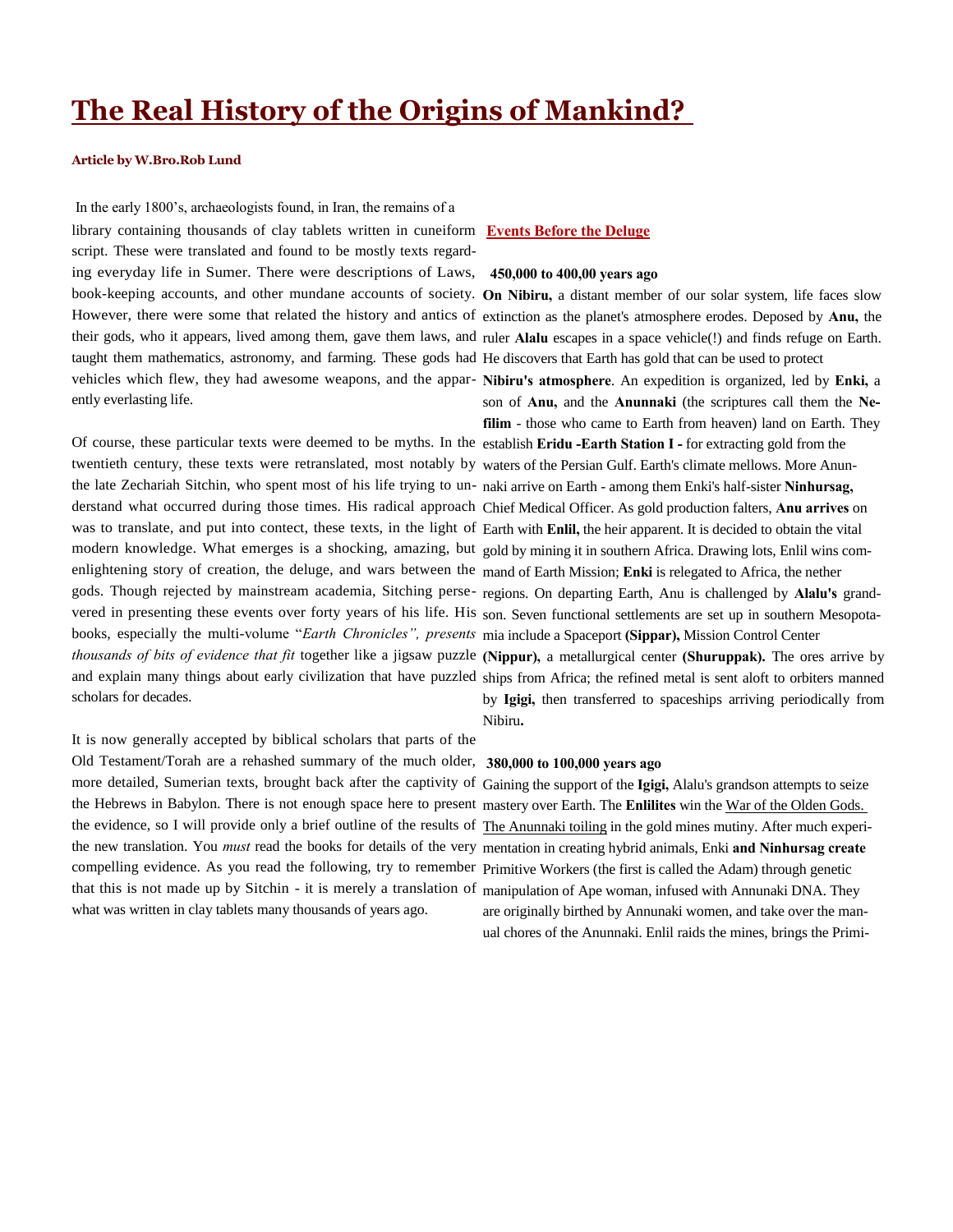

Annunaki women, and Homo Sapiens begins to multiply. Life on **facilities;** Jericho is one of them. As the era of peace continues, the Earth regresses during a new glacial period. Climate warms again. Anunnaki grant Mankind new advances; the Neolithic period be-The Anunnaki**, to Enlil's** growing annoyance, marry the "daughters of Man".

# **75,000 to 50,000 years ago**

The "accursation of Earth" - a new Ice Age-begins. Regressive types of Man roam the Earth . Cro-Magnon man survives. Enki and Ninhursag elevate humans of Anunnaki parentage to rule in Shuruppak. Enlil, enraged, plots Mankind's demise.

### **13,000 years ago**

Realizing that the passage of Nibiru in Earth's proximity will trig-**Kingship on Earth** ger an immense tidal wave (a huge ice-sheet slippage in Antartica), Enki breaks the oath and instructs **Ziusudra/Utnapishtim (Noah) 3,760 to 3,100 B.C.** to build a submersible ship. He is given the "seed" of animals and **Mankind granted** kingship. **Kish** is first capital under the aegis of plants to preserve. The Deluge sweeps over most of the Earth; the Ninurta**. The** calendar begun at **Nippur.** Civilization blossoms out Anunnaki witness the total destruction from their orbiting space-in Sumer (the First Region). Primacy in **Sumer** transferred to **Nan**craft.

### **Events After the Deluge**

# **11,000to 10,000 B.C.**

Enlil agrees to grant the remnants of Mankind implements and seeds; agriculture begins in the highlands. Enki domesticates animals. The descendants of Noah are allotted three regions. Ninurta, Enlil's foremost son, dams the mountains and drains the rivers to zation comes to the Second Region. make Mesopotamia habitable; Enki reclaims the Nile valley. The Sinai peninsula is retained by the Anunnaki for a post-Diluvial spaceport; a control center is established on **Mount Moriah** (the future Jerusalem).

# **9,780 to 7,400 B.C.**

**Ra/Marduk,** Enki's firstborn son, divides dominion over Egypt between **Osiris and Seth. Seth** seizes and dismembers **Osiris,**  assumes sole rule over the Nile Valley. **Horus** avenges his father Osiris by launching the First Pyramid War. Seth escapes to Asia, seizes the Sinai peninsula and Canaan. Opposed to the resulting

control of all the space facilities by Enki's descendants, the Enlilites launch the Second Pyramid War. The victorious **Ninurta** empties the Great Pyramid of its equipment. Ninhursag, half-sister of Enki and Enlil, convenes peace conference. The division of Earth is reaffirmed. Rule over Egypt transferred from the Ra/Marduk dynasty to that of **Thoth. Heliopolis built as a substitute** Beacon City.

**The Anunnaki establish outposts at the gateway to the space**  gins. Demi-gods rule over Egypt.

### **3,800 B.C.**

**Urban civilization begins in Sumer** as the Anunnaki reestablish there the Olden Cities, beginning with **Eridu and Nippur. Anu**  comes to Earth for a pageantful visit. A new city, **Uruk (Erech),** is built in his honor; he makes its temple the abode of his beloved granddaughter **Inanna/lshtar.**

**nar/Sin.** Marduk proclaims Babylon "Gateway of the Gods." The "Tower of Babel" incident. The Anunnaki confuse Mankind's languages. His coup frustrated, Marduk/Ra returns to Egypt, deposes Thoth**,** seizes his younger brother **Dumuzi** who had betrothed **Inanna.** Dumuzi is accidentally killed; Marduk is imprisoned alive in **the Great Pyramid.** Freed through an emergency shaft, he goes into exile. Ningishzidda/*Thoth goes to Meso-america where he becomes known as Quetzalcoatl/Viracocha. Years of chaos end with installation of the* first Egyptian Pharaoh in Memphis. Civili-

# **2,900 to 2,220 B.C.**

**Kingship in Sumer transferred to Erech. Inanna given dominion over the** Third Region; the Indus Valley Civilization begins. Sumer's royal capital shifts about. Kingship deteriorates. Enlil loses patience with the unruly human multitudes. **Inanna** falls in love with **Sharru-Kin (Sargon).** He establishes new capital city **Agade (Akkad).** Akkadian empire launched. Aiming to rule the four regions, **Sargon** removes sacred soil from Babylon. The Marduk-Inanna conflict flares up again. It ends when **Nergal, Marduk's brother, journeys from** Southern Africa to Babylon and